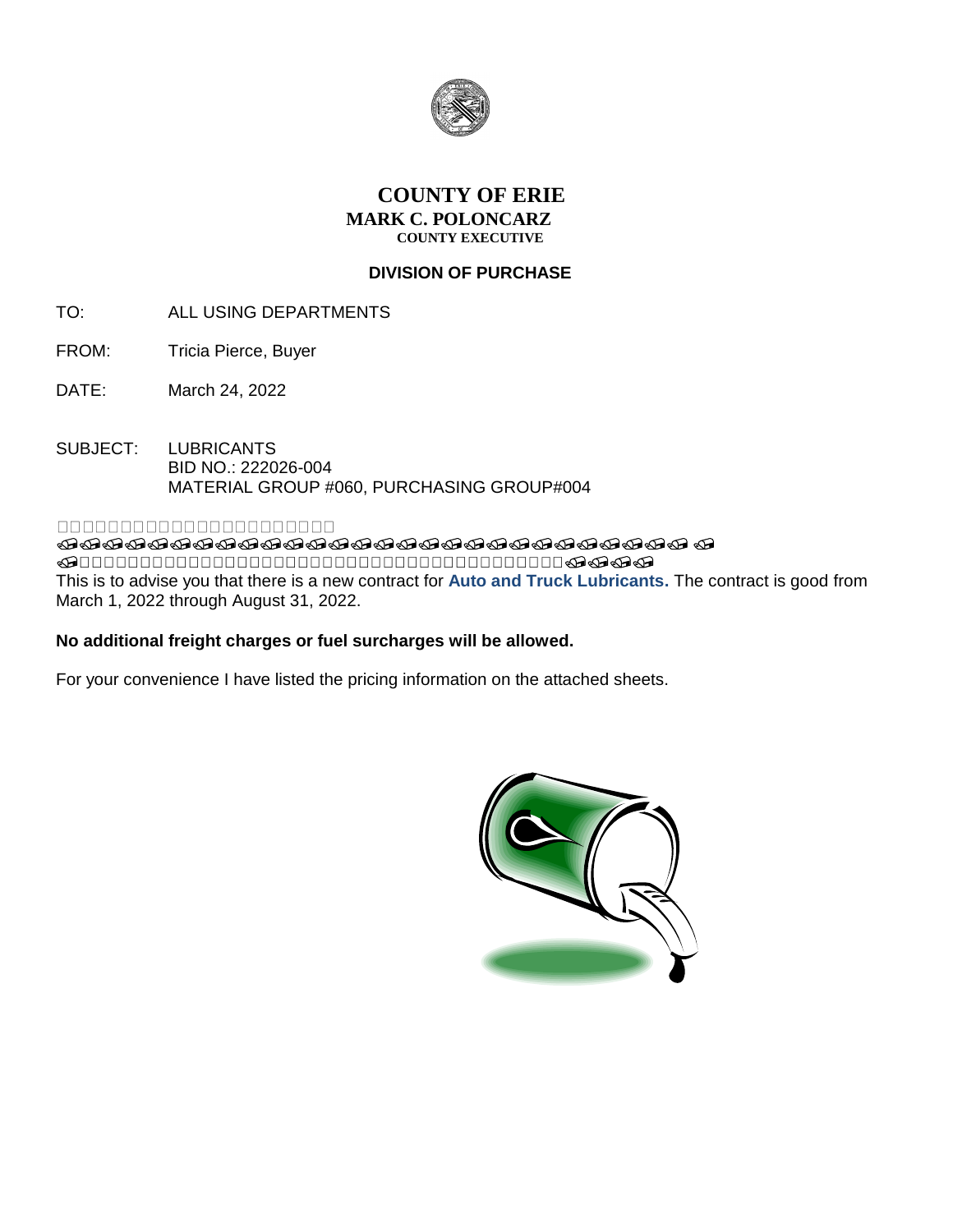AUTO AND TRUCK LUBRICANTS Bid #222026-004

MATERIAL GROUP: 060, PURCHASING GROUP #004

#### **VENDOR INFORMATION**:

#### **BWE/ NOCO ENERGY – Vendor #159314**

 100 James Ave. Tonawanda, NY 14150 Telephone #716-954-4430

#### **SUPERIOR LUBRICANTS – Vendor #108483**

32 Ward Road North Tonawanda, NY 14120 Telephone #693-8412 Fax #716-695-9087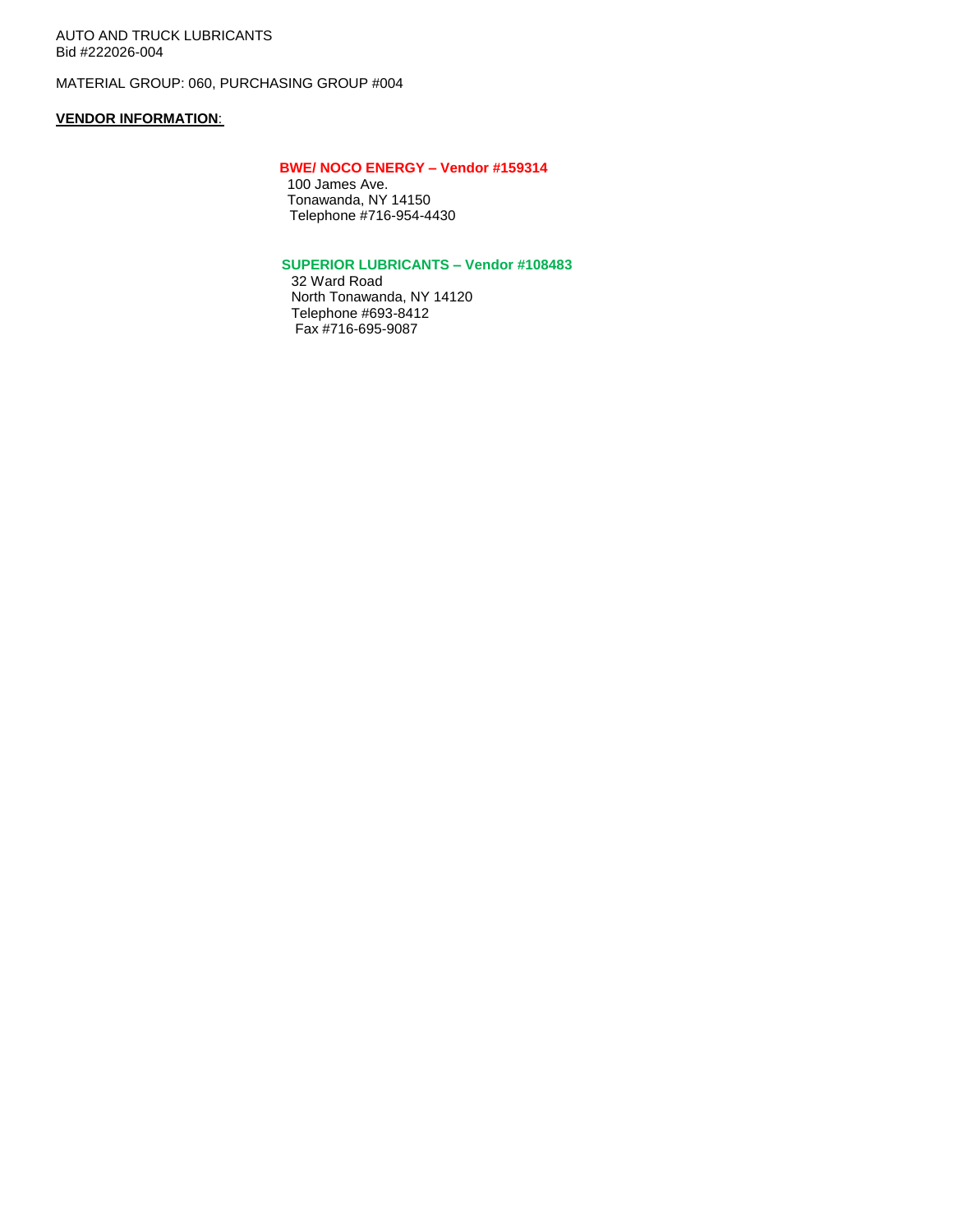# HEAVY DUTY DIESEL ENGINE OILS

|                |                                           | <b>TRADE NAME</b>                                                                                   | <b>PRICE</b>              | <b>VENDOR</b>                      |
|----------------|-------------------------------------------|-----------------------------------------------------------------------------------------------------|---------------------------|------------------------------------|
|                | 1. SAE 15W - 40 API SN/CJ4, MIL-L 2104 D  | <b>Naviguard</b><br><b>Price/55 Gallon Drum</b><br>Price/Case-12 Quarts (65619) \$37.15/cs          | \$555.10/dr               | <b>BWE</b><br><b>BWE</b>           |
| 2.             | SAE 30W - API SJ/CD                       | Naviguard/Peak<br><b>Price/55 Gallon Drum</b><br>Price/Case - 6 Quarts (P3M0076) \$19.58/cs         | \$575.75/dr               | <b>BWE</b><br><b>BWE</b>           |
| 3.             | SAE 40W API SJ/CD                         | <b>Maxx Perf HD 40w</b><br><b>Price/55 Gallon Drum</b>                                              | \$625.00/dr               | <b>Superior</b>                    |
|                | 4. SAE 15W 40 Chevron Delo 400 Multigrade | <b>Naviguard</b><br><b>Price/55 Gallon Drum</b>                                                     | \$555.10/dr               | <b>BWE</b>                         |
|                |                                           | GASOLINE ENGINES, LIGHT DUTY DIESEL ENGINES                                                         |                           |                                    |
| 1 <sub>1</sub> | SAE 5W-30 API SN/CC                       | <b>Naviguard</b><br><b>Price/55 Gallon Drum )</b><br><b>Price/5 Gallon Pails</b>                    | \$470.25/dr<br>\$47.00/ea | <b>BWE</b><br><b>BWE</b>           |
| 2.             | SAE 10W-30 API SN/CC MIL-L46152B          | <b>Naviguard</b><br><b>Price/55 Gallon Drum</b>                                                     | \$470.25/dr               | <b>BWE</b>                         |
|                | 3. SAE 10W-30 CJ4 Semi Synthetic          | <b>Naviguard</b><br><b>Price/55 Gallon Drum</b>                                                     | \$562.10/dr               | <b>BWE</b>                         |
| 4.             | SAE 10W-40 API SN/CC, MIL-L46152B         | <b>Maxx Perf 10w40</b><br><b>Price/55 Gallon Drum</b><br><b>Price/5 Gallon Pails</b>                | \$500.00/dr<br>\$52.00/ea | <b>Superior</b><br><b>Superior</b> |
| 5.             | SAE 30W API SJ/CD 55 Gallon               | <b>Naviguard</b><br><b>Price/55 Gallon Drum</b>                                                     | \$592.25/dr               | <b>BWE</b>                         |
| 6.             | SAE 5W-40 Synthetic CJ4                   | Naviguard<br><b>Price/55 Gallon Drum</b><br><b>Price/5 Gallon Pail</b>                              | \$968.90dr<br>\$94.08     | <b>BWE</b><br><b>BWE</b>           |
| 7.             | SAE 5W-20 API SN/CE                       | <b>Naviguard/Maxx Perf SB 5w20</b><br><b>Price/55 Gallon Drum</b><br><b>Price/Case-6 Qt (65603)</b> | \$470.25/dr<br>\$18.00    | <b>BWE</b><br><b>Superior</b>      |
| 8.             | SAE 0W-20 Full SYN DEXSO1                 | <b>Naviguard</b><br><b>Price/55 Gallon Drum</b><br><b>Price/12Qts (65611)</b>                       | \$633.75/dr<br>\$42.34    | <b>BWE</b><br><b>BWE</b>           |
| 9.             | SAE 5W-30 Full SYN DEXSO1 Gen2            | <b>Naviguard</b><br><b>Price/55 Gallon Drum</b>                                                     | \$633.75/dr               | <b>BWE</b>                         |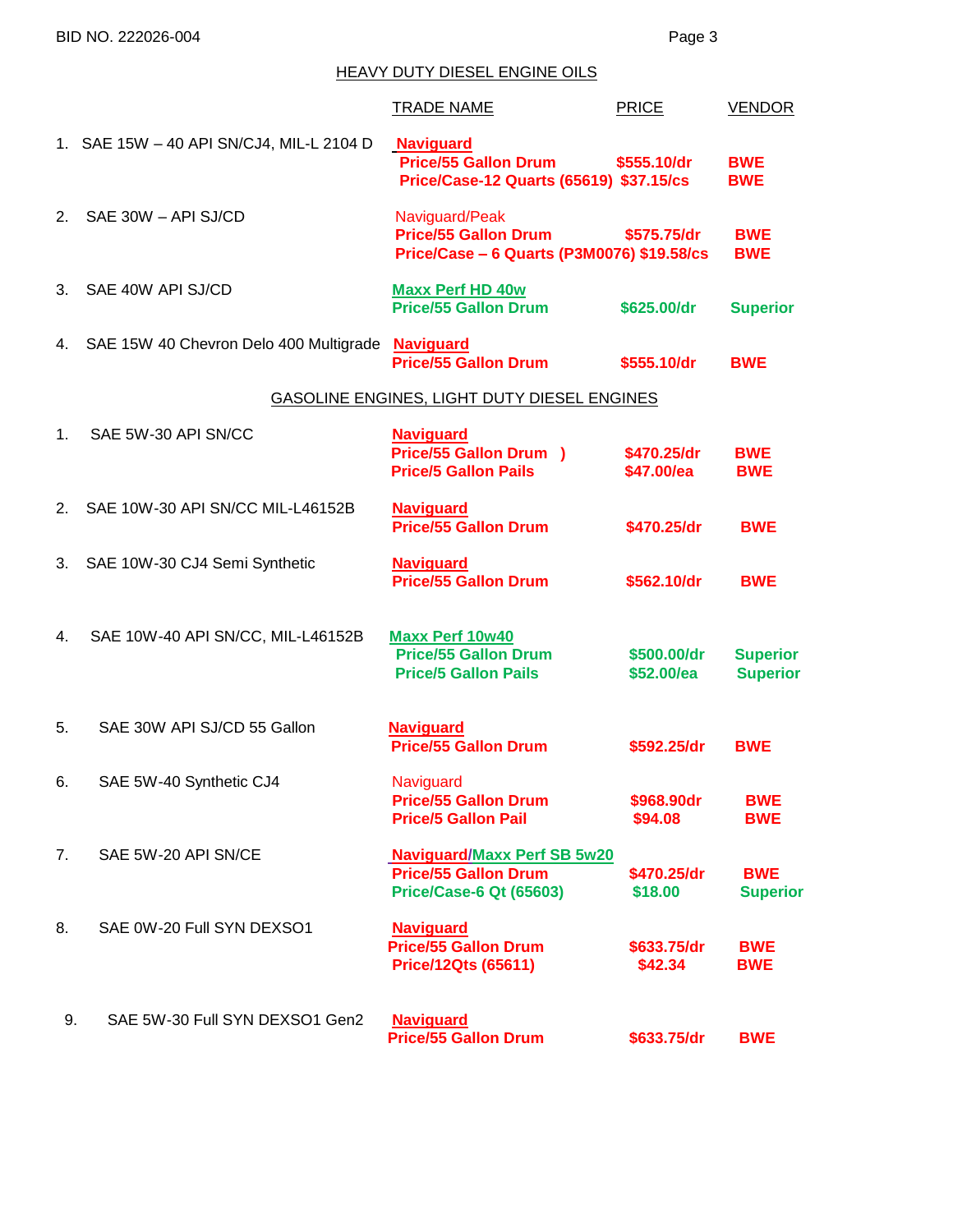BID NO. 222026-004 Page 4

## NON-DETERGENT PRODUCTS

|         |                            | <b>TRADE NAME</b>                                                                       | PRICE                           | <b>VENDOR</b>            |
|---------|----------------------------|-----------------------------------------------------------------------------------------|---------------------------------|--------------------------|
| 1.      | SAE 30W Non Detergent      | Naviguard/Peak<br><b>Price/55 Gallon Drum</b><br><b>Price/Case - 6 Quarts</b>           | \$483.73/dr<br>\$19.58/6 1qt    | <b>BWE</b><br><b>BWE</b> |
|         |                            | AUTOMATIC TRANSMISSION FLUID                                                            |                                 |                          |
| $1_{-}$ | LV ATF XT 10 QLV Mercon LV | <b>Peak</b><br><b>Price/Case - 6 Quarts</b>                                             | \$28.50                         | <b>BWE</b>               |
| 2.      | Dexron III Mercon Fluid    | Naviguard<br><b>Price/55 Gallon Drum</b>                                                | \$516.25/dr                     | <b>BWE</b>               |
|         |                            | <b>Price/Case - 6 Quarts</b>                                                            | \$36.78                         | <b>BWE</b>               |
| 3.      | Dexron IV Mercon Fluid     | <b>Naviguard/Peak</b><br><b>Price/55 Gallon Drum</b><br><b>Price/Case -6 Quarts</b>     | \$745.40/dr<br>\$28.50/cs       | <b>BWE</b><br><b>BWE</b> |
| 4.      | Dexron VI Mercon Fluid     | <b>Naviguard/Peak</b><br>Price/55 Gallon Drum(411019)<br>Price/Case -6 Qts (PVTS076)    | \$745.40/dr<br>\$28.50          | <b>BWE</b><br><b>BWE</b> |
|         | 5. A.T. F. Multi-vehicle   | <b>Naviguard</b><br><b>Price/55 Gallon Drum</b><br><b>Price/Case - 12 Quarts (Peak)</b> | \$516.25/dr<br><b>\$36.78cs</b> | <b>BWE</b><br><b>BWE</b> |
| 6.      | AGMA <sub>8</sub>          | No Bid                                                                                  |                                 |                          |
|         | 7. Power Steering Fluid    | <b>Pyroil</b><br><b>Price/Case - 12 Quarts</b>                                          | \$38.92/cs                      | <b>BWE</b>               |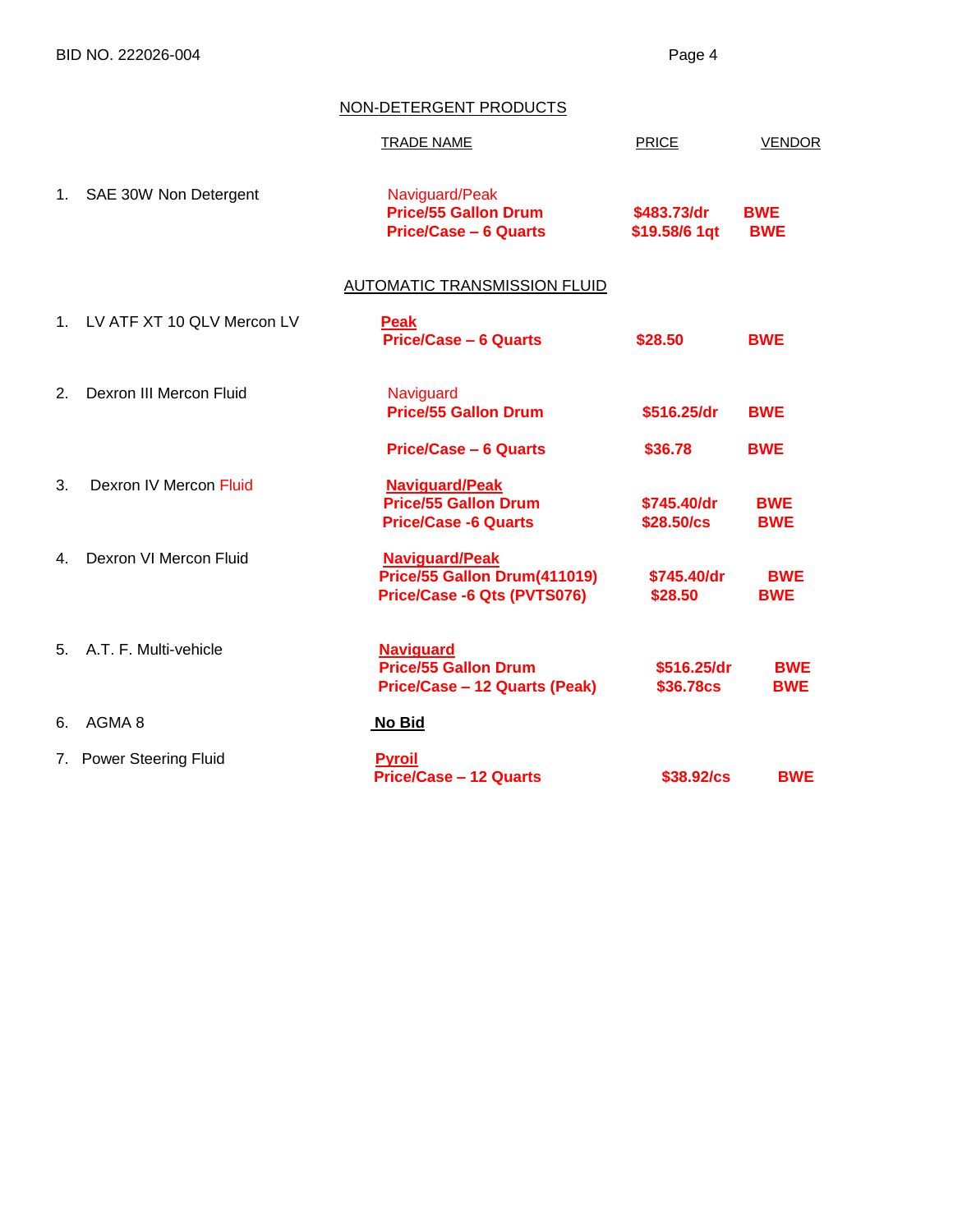BID NO. 222026-004 Page 5

UNIVERSAL GEAR LUBRICANTS

|    |                                                 | <b>TRADE NAME</b>                                                    | <b>PRICE</b>              | <b>VENDOR</b>            |
|----|-------------------------------------------------|----------------------------------------------------------------------|---------------------------|--------------------------|
|    | MIL-L 2105 C, Hypoid Gear, API Service GL5      |                                                                      |                           |                          |
|    | 1. SAE 80W -90 W API GL5                        | <b>Naviguard</b><br>Price/LB, 400 LB, Drum<br>Price/LB. 35 LB. Pails | \$557.50/dr<br>\$54.45/ea | <b>BWE</b><br><b>BWE</b> |
| 2. | SAE 85W -140                                    | <b>Naviguard (423040)</b><br>Price/LB. 35 LB. Pails                  | \$68.60/ea                | <b>BWE</b>               |
|    |                                                 | <b>MINERAL GEAR OIL</b>                                              |                           |                          |
| 1. | <b>SAE 90</b>                                   | <b>Tuxton 90 GL-1</b><br><b>Price/5 Gallon Pail</b>                  | \$60.00/ea                | <b>Superior</b>          |
|    |                                                 | <b>TRANSFORMER OIL</b>                                               |                           |                          |
|    | 1. Shell Diala AX Transformer *No Substitutions | <b>Shell</b><br><b>Price/55 Gallon Drum</b>                          | \$1112.81/dr BWE          |                          |
|    |                                                 | OTHER SNOWMOBILE, CHAIN SAW, MOWERS, CRANK CASE OILS                 |                           |                          |
| 1. | Two Cycle Engine Oil for mixing with gasoline   | <b>Peak</b><br><b>Price/Case-6 Quarts</b>                            | \$24.50/cs                | <b>BWE</b>               |
| 2. | Two Stroke Engine Oil XP Premium                | <b>Quaker St</b><br>Price/Case 24-3.2 oz. Bottles                    | \$25.87                   | <b>BWE</b>               |
| 3. | Chain Saw Bar Oil                               | <b>Naviguard (34-209NAVEXP)</b><br><b>Price/55 Gallon Drum</b>       | \$346.50/dr               | <b>BWE</b>               |
| 4. | <b>EMU Pump Oil</b>                             | No bid                                                               |                           |                          |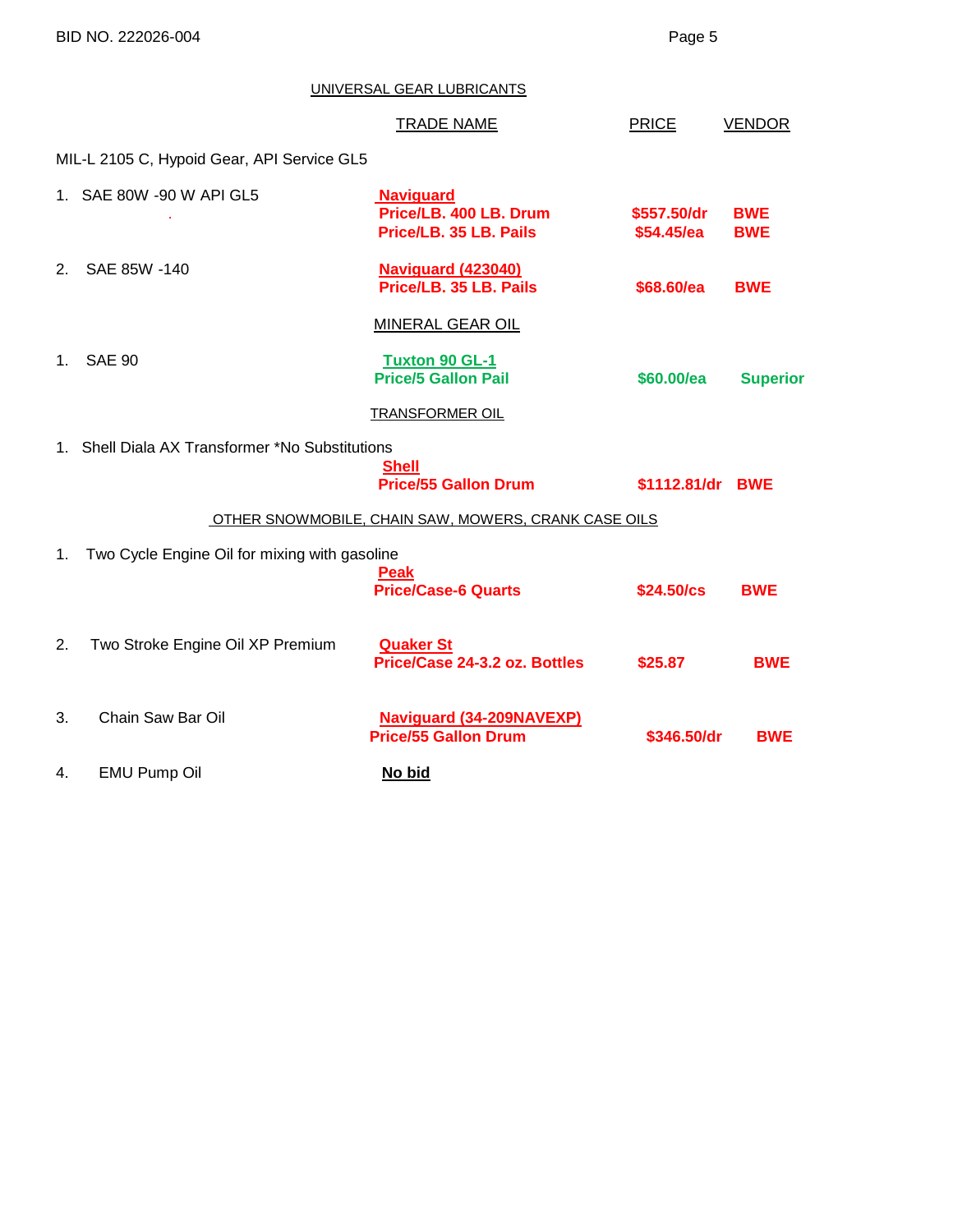# HYDRAULIC OILS, RUST & OXIDATION INHIBITED & ANTIWEAR

|         |                                                                                                                                                                                                                                                                                  | <b>TRADE NAME</b>                                                                                  | <b>PRICE</b>                        | VENDOR                                                |
|---------|----------------------------------------------------------------------------------------------------------------------------------------------------------------------------------------------------------------------------------------------------------------------------------|----------------------------------------------------------------------------------------------------|-------------------------------------|-------------------------------------------------------|
|         | Hydraulic and hydrostatic systems) meets following manufacturers' specifications:<br>Allis-Chalmers PF821, John Deere 303, J14B, J20A, IH Hytran Fluid, B-6 and other<br>Similar products.<br>Multipurpose Transmission Fluid (combination transmission - differential wet brake |                                                                                                    |                                     |                                                       |
| $1_{-}$ | <b>Tractor Fluid</b>                                                                                                                                                                                                                                                             | <b>Naviguard</b><br><b>Price/55 Gallon Drum</b>                                                    | \$505,75/dr                         | <b>BWE</b>                                            |
| 2.      | <b>ISO 32</b>                                                                                                                                                                                                                                                                    | <b>Maxx Perf AW32</b><br><b>Price/55 Gallon Drum</b>                                               | \$444.00/dr                         | <b>Superior</b>                                       |
| 3.      | <b>ISO 46</b>                                                                                                                                                                                                                                                                    | <b>Maxx Perf AW46</b><br><b>Price/55 Gallon Drum</b><br><b>Price/5 Gallon Pails</b><br><b>Bulk</b> | \$447.00/dr<br>\$44.00/ea<br>\$7.40 | <b>Superior</b><br><b>Superior</b><br><b>Superior</b> |
|         | 4. ISO 32 Turbine, Regal Premium EP-Oil CHEVRON                                                                                                                                                                                                                                  | No Bid                                                                                             |                                     |                                                       |
|         | 5. ISO VG 22 High Viscosity Index Hydraulic Oil                                                                                                                                                                                                                                  | <b>Maxx Perf AW22</b><br><b>Price/55 Gallon Drum</b>                                               | \$499,00/dr                         | <b>Superior</b>                                       |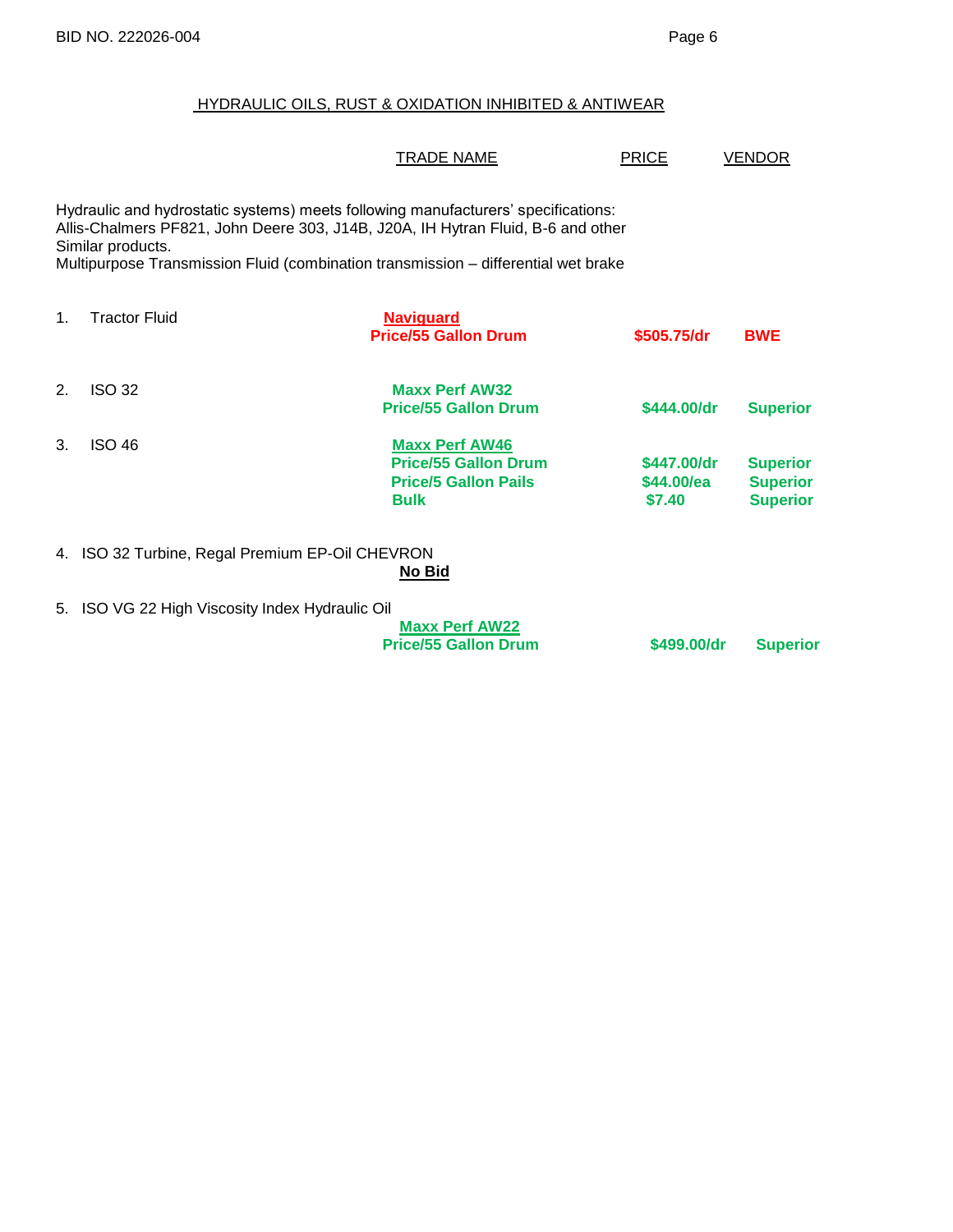BID NO. 222026-004 Page 7

| SYNTHETIC OILS |
|----------------|
|----------------|

|    |                                               | <b>TRADE NAME</b>                                                                                                                      | PRICE                                            | <b>VENDOR</b>                                                            |
|----|-----------------------------------------------|----------------------------------------------------------------------------------------------------------------------------------------|--------------------------------------------------|--------------------------------------------------------------------------|
| 1. | Lubruplate 630AA                              | <b>Lubriplate</b><br>Price/120 Lb. Keg<br><b>Price/24/14oz</b>                                                                         | \$683.77/ea<br>\$312.65                          | <b>BWE</b><br><b>BWE</b>                                                 |
| 2. | Lithium 000 Grease                            | <b>Gulf Crown 000</b><br>Price per 35 Lb. Pail                                                                                         | \$100.00/pail                                    | <b>Superior</b>                                                          |
| 3. | Unocal EP2                                    | <b>Gulfcrown EP-2</b><br><b>Price/55 Gallon Drum</b><br><b>Price/5 Gallon Pail</b>                                                     | \$830.00/dr<br>\$90.00ea                         | <b>Superior</b><br><b>Superior</b>                                       |
| 4. | 75W 90 Synthetic Gear Oil #7146               | <b>Maxx Perf Syn 75w90</b><br><b>Price/55 Gallon Drum</b><br><b>Price/5 Gallon Pails</b><br>Price/120# Kegs<br><b>Price/Case 12Qts</b> | \$1010.00dr<br>\$98.00/ea<br>\$340.00<br>\$83.00 | <b>Superior</b><br><b>Superior</b><br><b>Superior</b><br><b>Superior</b> |
| 5. | 80W 140 Synthetic Gear Oil #7145              | Maxx Perf 80w140/Naviguard<br><b>Price/55 Gallon Drum</b><br><b>Price/5 Gallon Pails</b><br>Price/120# Kegs                            | \$1180,00/dr<br>\$115.00ea<br>\$399.03/ea        | <b>Superior</b><br><b>Superior</b><br><b>BWE</b>                         |
| 6. | Chevron Meropa 220 Gear Oil                   | <b>Naviguard</b><br><b>Price/55 Gallon Drum</b>                                                                                        | \$874.76/dr                                      | <b>BWE</b>                                                               |
| 7. | Synthetic Oil for Compressors- Synthetic T-30 | No Bid                                                                                                                                 |                                                  |                                                                          |